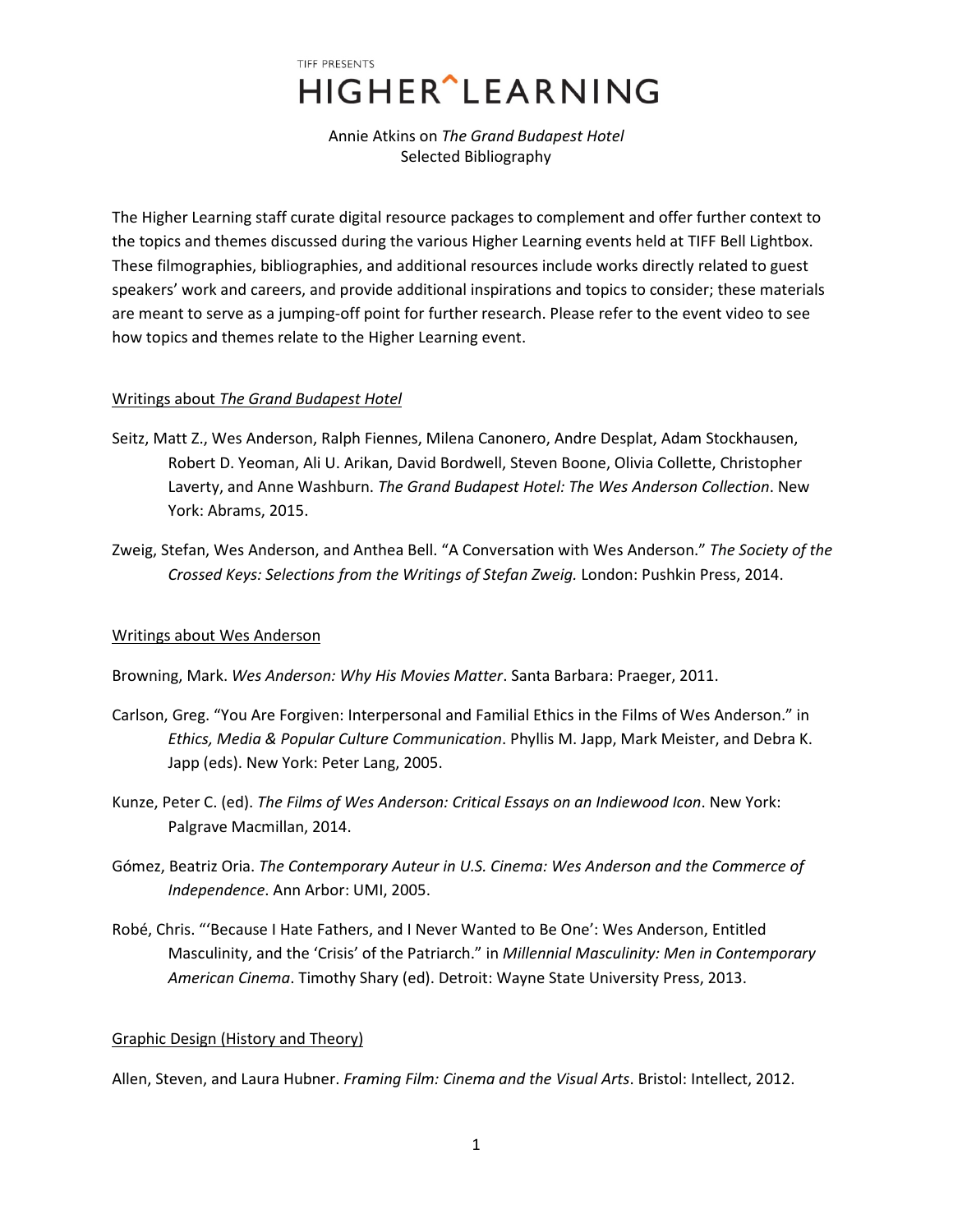TIFF PRESENTS **HIGHER** LEARNING

Annie Atkins on *The Grand Budapest Hotel*  Selected Bibliography

Bos, Ben, and Elly Bos. *AGI: Graphic Design since 1950*. London: Thames & Hudson, 2007.

Eskilson, Stephen J. *Graphic Design: A New History*. New Haven: Yale University Press, 2012.

Heller, Steven. *Pop: How Graphic Design Shapes Popular Culture*. New York: Allworth Press, 2010.

---. *The Graphic Design Reader*. New York: Allworth Press, 2002.

- ---, and Georgette Balance (eds). *Graphic Design History*. New York: Allworth Press, 2001.
- ---, and Karen Pomeroy. *Design Literacy: Understanding Graphic Design*. New York: Allworth Press, 1997.
- ---, and Mirko Ilić. *Icons of Graphic Design*. New York: Thames & Hudson, 2008.
- ---, and Elinor Pettit. *Graphic Design Time Line: A Century of Design Milestones*. New York: Allworth Press, 2000.

Hollis, Richard. *Graphic Design: A Concise History*. New York: Thames and Hudson, 1994.

Lupton, Ellen, and Elaine L. Cohen. *Letters from the Avant-Garde: Modern Graphic Design*. New York: Princeton Architectural Press, 1996.

Poynor, Rick. *No More Rules: Graphic Design and Postmodernism*. New Haven: Yale University Press, 2003.

Purvis, Alston W., and Le Coultre Martijn F. *Graphic Design 20th Century*. New York: Princeton Architectural Press, 2003.

- Remington, R. Roger, and Lisa Bodenstedt. *American Modernism: Graphic Design, 1920 to 1960*. New Haven: Yale University Press, 2003.
- Thomson, Ellen M. *The Origins of Graphic Design in America, 1870-1920*. New Haven: Yale University Press, 1997.

Weill, Alain. *Graphic Design: A History*. New York: H. N. Abrams, 2004.

#### Typography

Baines, Phil, and Andrew Haslam. *Type & Typography*. New York: Watson-Guptill Publications, 2002.

- Carter, Rob, Ben Day, and Philip Meggs. *Typographic Design: Form and Communication.* New York: John Wiley & Sons, 2011.
- Diecks, Brian. *Typography in Film and Video*. Indianapolis: New Riders, 2007.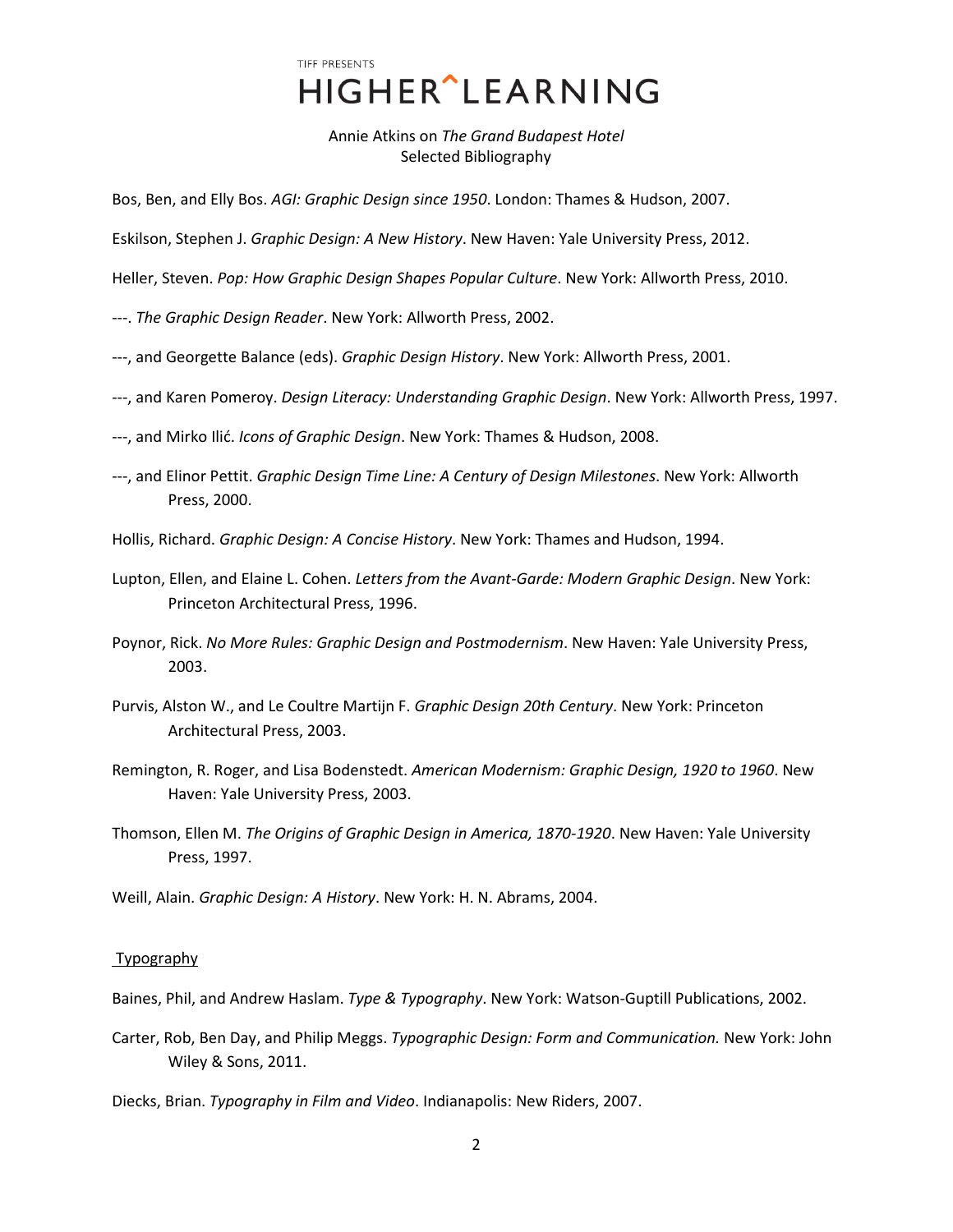TIFF PRESENTS HIGHER^LEARNING

Annie Atkins on *The Grand Budapest Hotel*  Selected Bibliography

Fawcett-Tang, Roger, and David Jury. *New Typographic Design.* New Haven: Yale University Press, 2007.

- Haley, Allan (ed). *Typography, Referenced: A Comprehensive Visual Guide to the Language, History, and Practice of Typography*. Beverly, MA: Rockport Publishers, 2012.
- Hall, Peter. "Opening Ceremonies: Typography and the Movies, 1955-1969." in *Architecture and Film*. Mark Lamster (ed). New York: Princeton Architectural Press, 2000. 129-140.
- Hillner, Matthias. *Virtual Typography*. Lausanne, Switzerland: AVA Pub, 2009.
- Riggs, Tamye. *Typeface: Classic Typography for Contemporary Design*. New York: Princeton Architectural Press, 2009.

### Film Editing

- Bays, Jeffrey M. *Between the Scenes: What Every Film Director, Writer, and Editor Should Know About Scene Transitions*. Studio City: Michael Wiese Productions, 2014.
- Dancyger, Ken. *The Technique of Film and Video Editing: History, Theory, and Practice.* Amsterdam: Focal Press, 2007.
- Fairservice, Don. *Film Editing: History, Theory, and Practice: Looking at the Invisible*. Manchester: Manchester University Press, 2001.
- McGrath, Declan. *Editing & Post-Production*. Boston: Focal Press, 2001.
- Murch, Walter. *In the Blink of an Eye: A Perspective on Film Editing*. Los Angeles: Silman-James Press, 2001.
- Reisz, Karel, and Gavin Millar. *The Technique of Film Editing*. Amsterdam: Elsevier/Focal, 2010.

#### Production Design and Art Direction for Film and TV

- Affron, Charles, and Mirella J. Affron. *Sets in Motion: Art Direction and Film Narrative*. New Brunswick: Rutgers University Press, 1995.
- Ettedgui, Peter. *Production Design & Art Direction*. Woburn: Focal Press, 1999.
- Fischer, Lucy. *Art Direction and Production Design*. New Brunswick: Rutgers University Press, 2015.
- Halligan, Fionnuala. *Movie Story Boards: The Art of Visualizing Screenplays*. San Francisco: Chronicle Books, 2013.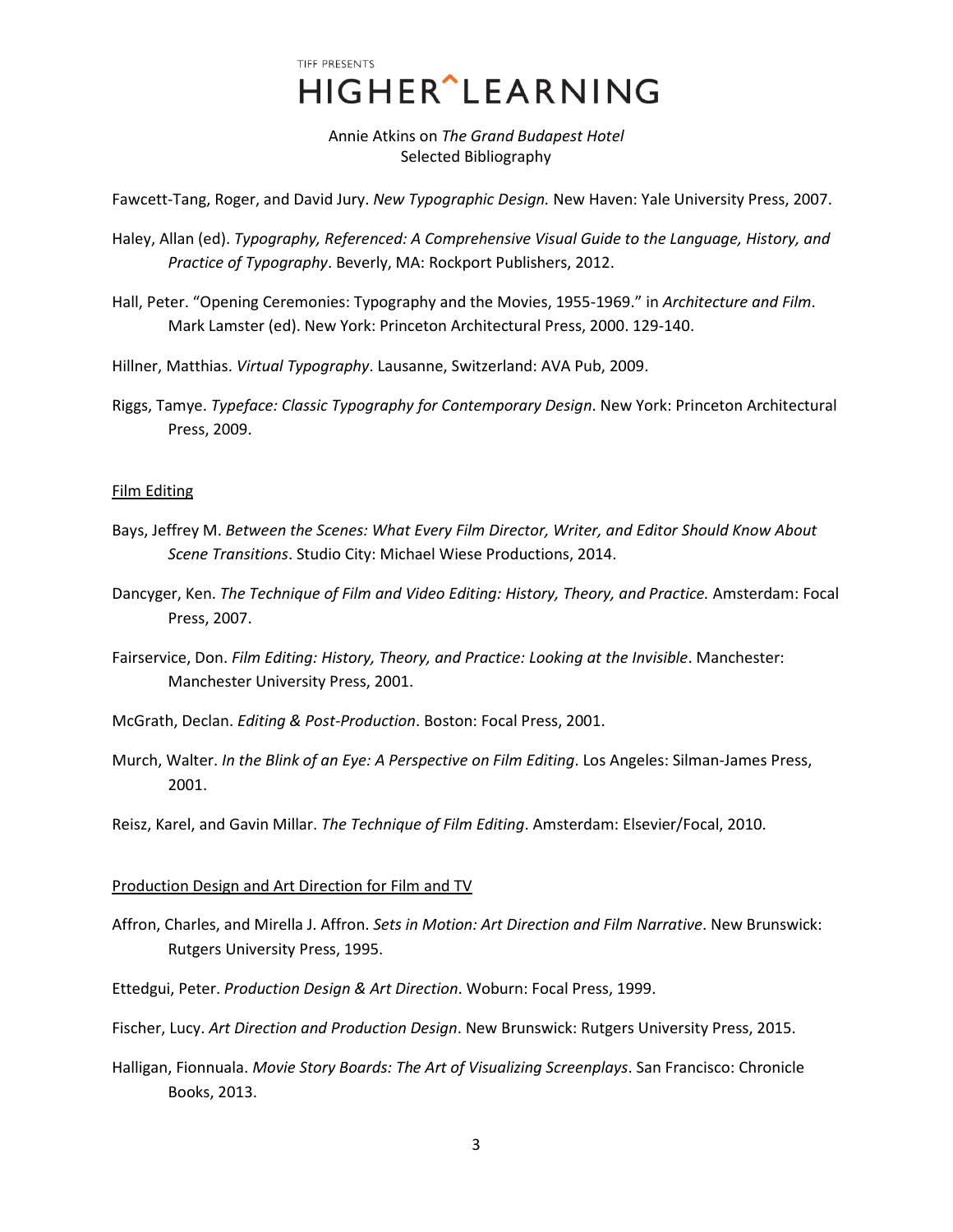TIFF PRESENTS **HIGHER**<sup>^</sup>LEARNING

Annie Atkins on *The Grand Budapest Hotel*  Selected Bibliography

---. *Production Design*. Lewes: ILEX, 2012.

Heisner, Beverly. Hollywood Art: Art Direction in the Days of the Great Studios. Jefferson: McFarland & Co, 1990.

LoBrutto, Vincent. *The Filmmaker's Guide to Production Design*. New York: Allworth Press, 2002.

Olson, Robert L. *Art Direction for Film and Video*. Boston: Focal Press, 1999.

Rizzo, Michael. *The Art Direction Handbook for Film*. Amsterdam: Focal Press, 2005.

Shorter, Georgina. *Designing for Screen: Production Design and Art Direction Explained*. Ramsbury: Crowood, 2012.

Whitlock, Cathy. Designs *on Film: A Century of Hollywood Art Direction*. New York: It Books, 2010.

## Graphic Design (Practice)

Greenberg, Richard. *Richard Greenberg: An Exhibition Organized by the School of Art and Design of the Graphic Film Design of Richard Greenberg.* Champaign: University of Illinois at Urbana-Champaign, 1995.

Heller, Steven. *Design Literacy: Understanding Graphic Design*. New York: Allworth Press, 1997.

- ---. *Design Literacy (Continued): Understanding Graphic Design.* New York: Allworth Press, 1999.
- Public School. *Design/paper: A Seductive Collection of Alluring Paper Graphics.* Beverly: Rockport Publishers, 2012.

Hart, Eric. The *Prop Building Guidebook: For Theatre, Film, and TV.* New York: Focal Press/Taylor, 2012.

## Visual Communication

- Baldwin, Jonathan, and Lucienne Roberts. *Visual Communication: From Theory to Practice*. Lausanne: AVA Publishing SA, 2006.
- Berger, Arthur A. *Seeing Is Believing: An Introduction to Visual Communication*. New York: McGraw-Hill Education, 2012.
- Yates, Derek, and Jessie Price. *Communication Design: Insights from the Creative Industries*. London: Bloomsbury Publishing, 2015.